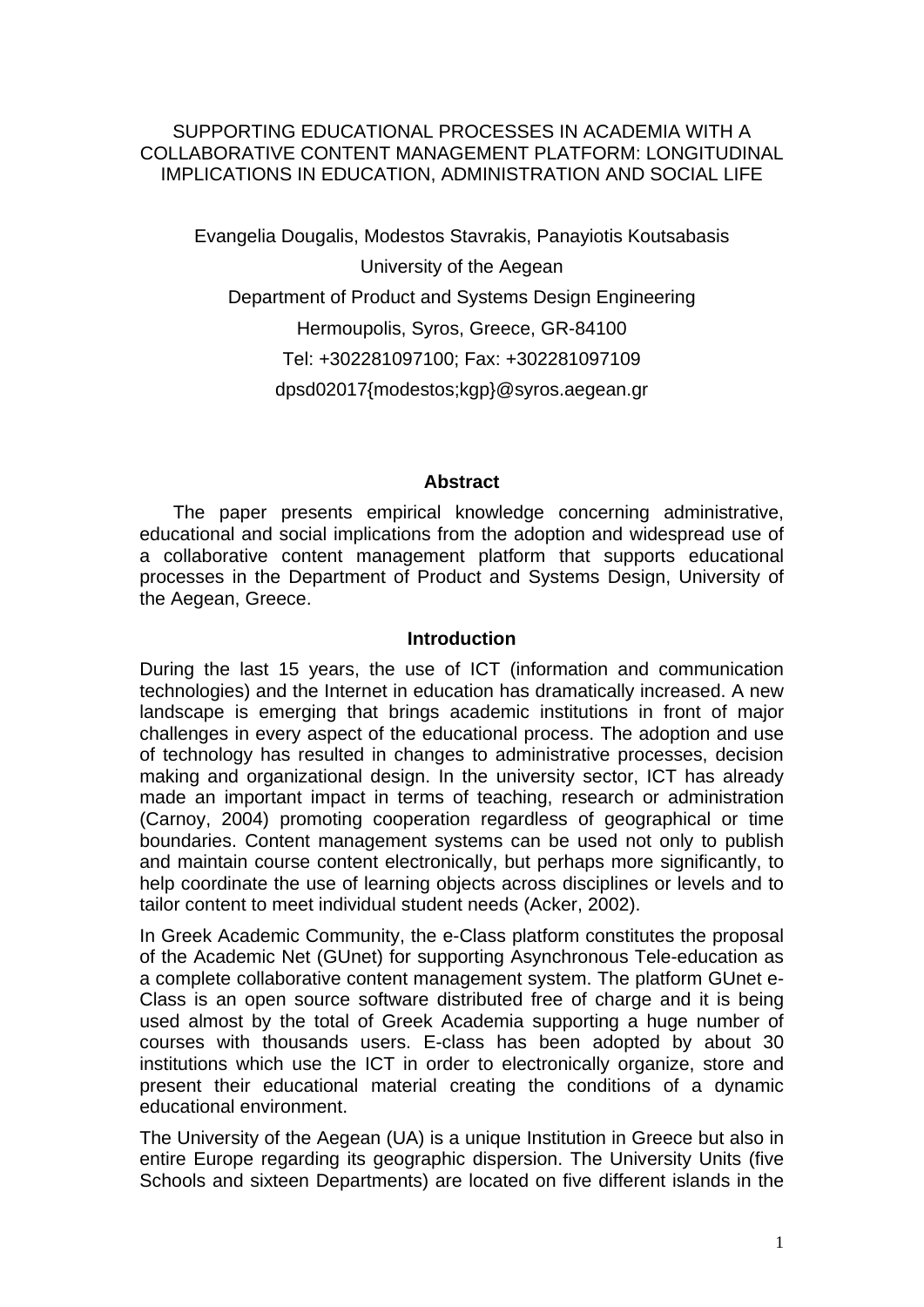Aegean Sea thus making the UA a pioneer University-Network. Experiences gained both from the operation of academic departments on border islands and the communication within a University-Network have led the UA to be the first Greek Academia that has been fully utilizing ICT into its everyday activities, and thus implementing the Information Society in Greek higher education.

The Department of Product and Systems Design (DPSD), located in Syros Island since 2000, provides one graduate studies program and two postgraduate (MSc) programs. The DPSD is one of the few departments of the UA that have adopted and successfully use the e-Class platform along with other ICT. Along with e-Class, DPSD uses as well other institutional and departmental systems that amplify networking possibilities such as Library web site, NOC web site, DPSD web site and Student card database.

The aims of the paper are to present the educational, administrative and social implications of the adoption and use of an academic content management platform in educational processes in a medium-sized academic department and to identify service enhancements that can address concerns that have arisen so far. The paper reflects the experiences of a continuous 5 year adoption and use of a collaborative content management system in academic education.

## **E-class overview and usage**

## **E-class overview**

In DPSD, e-Class supports a total of 140 courses:

- 91 courses of Graduate Studies (5-year B.Eng. diploma): Product and Systems Design Engineering.
- 12 courses of the Post-Graduate Studies Program (M.Sc.): Design of Interactive and Industrial Products and Systems
- 15 courses of the Post Graduate Studies Program (M.Sc.): Holistic Alternative Therapeutic Systems - Classical Homeopathy
- 22 other group spaces concerning research projects and theses under development.

By logging in users can edit their account registering in courses they attend. The Electronic Course constitutes the main axis of e-Class and every course is an autonomous entity incorporating a series of subsystems organized and administrated by the educator as shown in Figure 1. By registering in a course, students and professors have access in its subsystems: Agenda, Documents, Student's projects, Announcements, User Groups, Exchanging Folders, Course Description, Users and Links. It's up to the educator of the course to decide which of the subsystems will be enabled (i.e. visible to the students).

More specifically, about the subsystems of e-Class:

• The Agenda subsystem allows students to watch with chronological order fact stations of course (lectures meetings, evaluations, etc).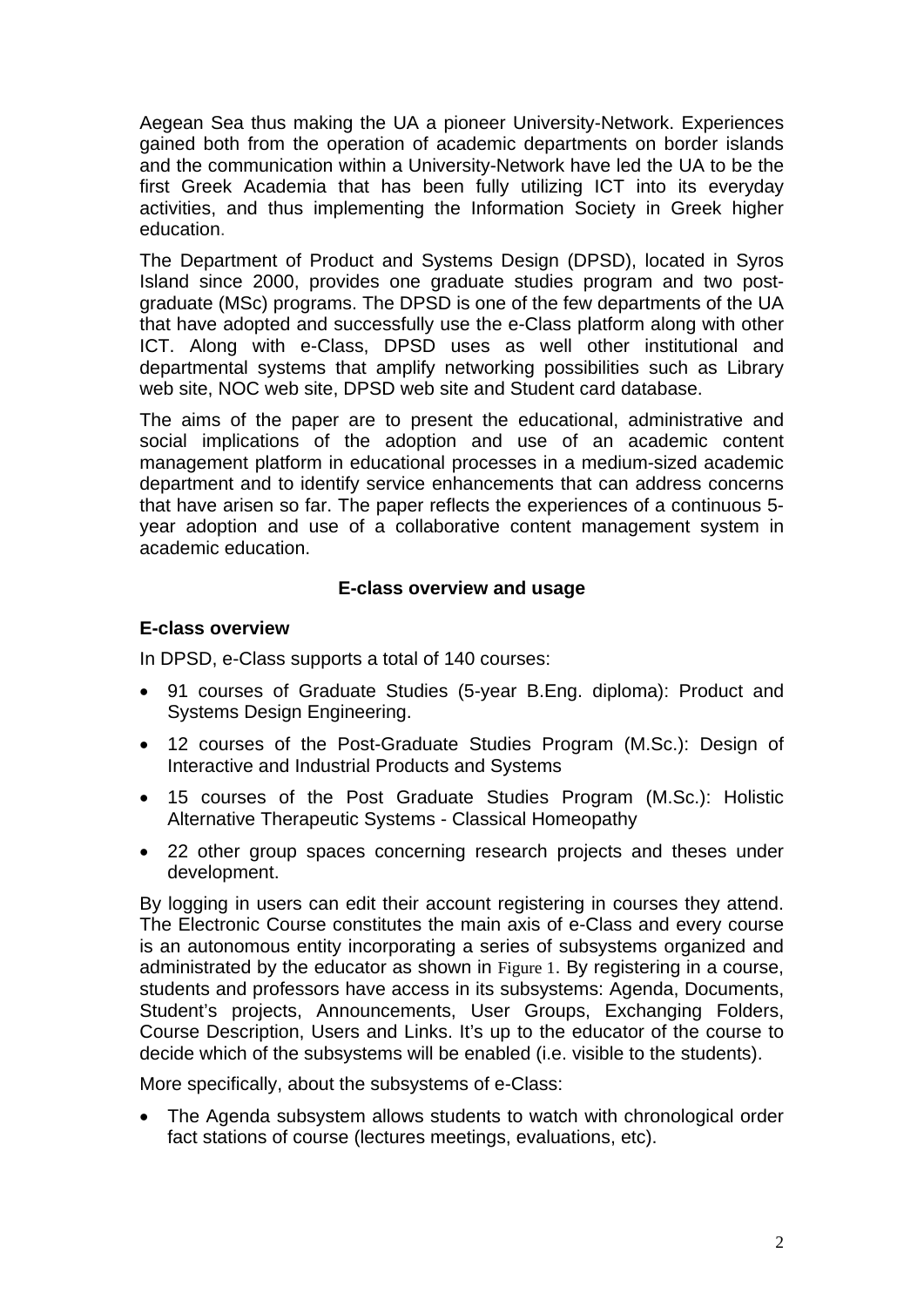| ΤΜΗΜΑ ΜΗΧΑΝΙΚΩΝ ΣΧΕΔΙΑΣΗΣ<br>ΠΡΟΙΟΝΤΩΝ & ΣΥΣΤΗΜΑΤΩΝ                             |                          |
|---------------------------------------------------------------------------------|--------------------------|
| δίκτυο εκπαίδευσης<br>Χρήστης: ΔΟΥΓΑΛΗ ΕΥΑΓΓΕΛΙΑ<br>Έξοδοι                      |                          |
| DPSD159 - Συνεργατικά Συστήματα [9400]<br>Διδάσκων: Παναγιώτης Κουτσαμπάσης     |                          |
| Τμήμα Μηχανικών Σχεδίασης Προϊόντων & Συστημάτων > Συνεργατικά Συστήματα (9400) |                          |
| Ατζέντα                                                                         | Εγγραφα                  |
| Εργασίες φοιτητών                                                               | Ανακοινώσεις             |
| Ομάδες Χρηστών                                                                  | Χώρος Ανταλλαγής Αρχείων |
| Περιγραφή Μαθήματος                                                             |                          |

**Figure 1: E-Class platform-course's interface** 

- The Documents constitute the space where the educational material of course is stored, organized and presented. Here can be found available texts, notes, presentations, pictures, diagrams, etc that concern course through a system of lists and sub catalogues.
- The Student's Projects constitutes a very useful tool of the electronic course allowing the electronic submission and marking of projects. More specifically, it provides the possibility in registered users to upload their projects in the platform where they will be evaluated by the educator.
- Announcements allow the briefing of registered users in subjects that concern the particular course allowing professors to send to statements with electronic post.
- User Groups allow the collaboration and the interaction between the students of a course by letting them share the same region of discussions as well as the same region of transshipment of files and projects.
- In the Exchanging Folders students and educators are able to exchange useful material.
- In Course Description, the student can find useful information about the course ID, its goals and its educational content and the way it is evaluated as well as anything else the educator considers important.
- Last, Links gives the possibility of access in useful internet sources.

## **E-Class usage**

E-class is fully operational in DPSD since the beginning of the academic year 2003-2004. Most educators and all active students have adopted and use eclass on a daily basis. Most of educators are young at age with good computer literacy, which has resulted to the widespread adoption of e-class. However the platform's potential has not been fully exploited. In some cases the content seems static with few of educators still preferring traditional modes of communication and a small minority using their www pages instead of e-class. More specifically, out of 37 educators: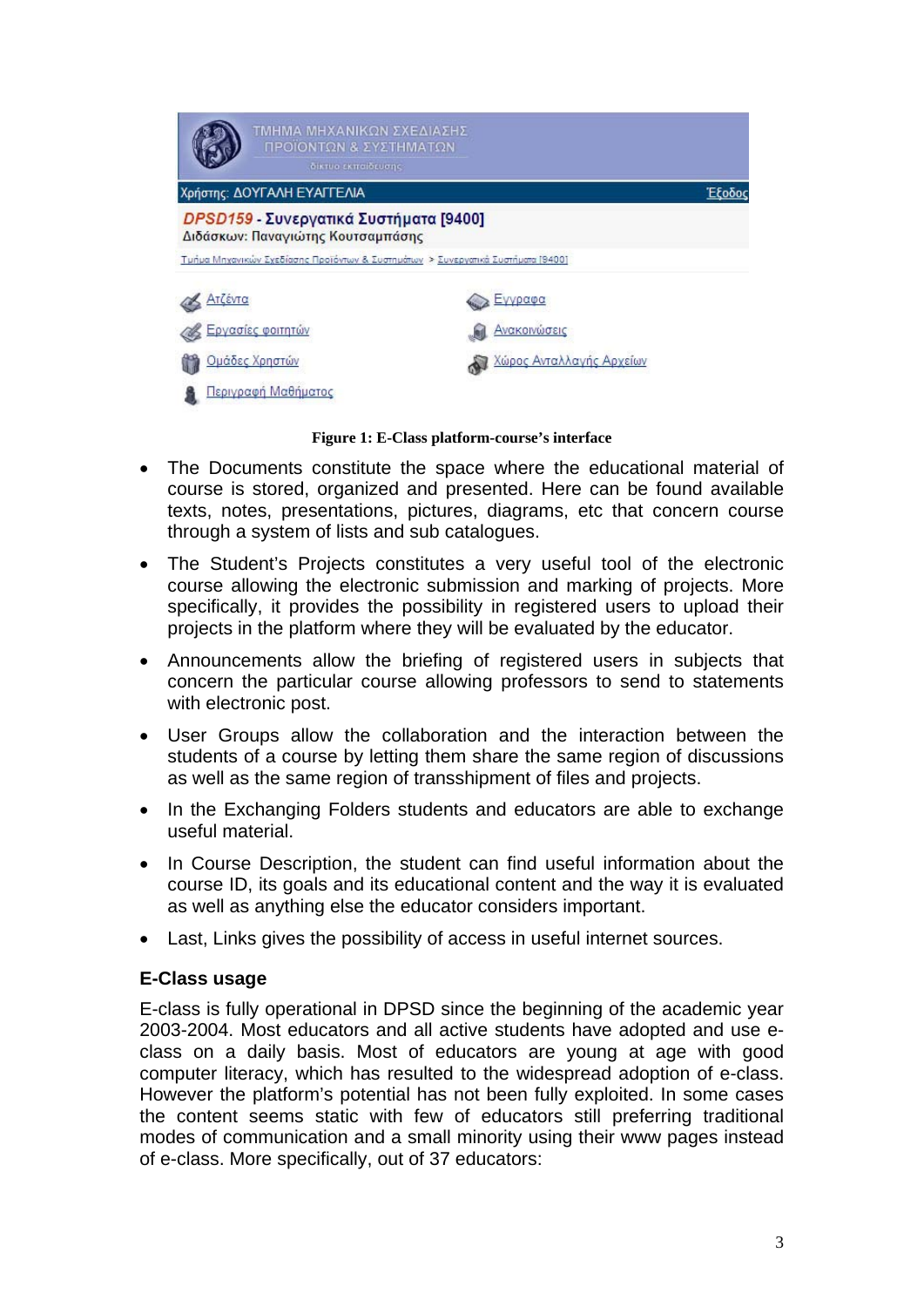- 26 educators have adopted eclass to some extent to support their offered course (70.3%)
- 2 educators have not adopted eclass but are using their personal web pages to offer course material (5.4%)
- 9 educators have not adopted eclass at all (24.3%)

The total number of students enrolled in e-class is 692; this number includes undergraduate and MSc students as well as graduates that have maintained their accounts so that they have access to course material. The number of unique visits per day differs significantly along periods: high activity is observed at the period that is close to the exams, normal activity is throughout the academic semester and low activity is in summer holidays. More specifically:

- Exam period high activity: > 300 hits/day
- Academic semester normal activity: ~150-230 hits/day
- Summer holiday season low activity < 30 hits/day

The total amount of course data for all courses is approximately 26 Gbytes, which is of course a fairly manageable amount for data for a normal PC.

# **Longitudinal implications of E-class adoption and use**

## **Education**

IT can be integrated into education and corporate training in two different but overlapping ways: by transmitting content and by supporting communication between professors and students, or among students (Benbunan-Fich, 2002)[1]**.** By lifting geographical and time constraints, e-class provides a common virtual space for maintaining awareness about courses and finding out essential information. In such a space, educators are able to enrich their course material with multimedia content replacing the traditional printed material. The practice of course management is now open, paperless and much more flexible living the students responsible of their own learning process and their knowledge construction.

Having an online platform available 24hours a day creates constant availability of educational content that exists beyond scheduled lectures and office hours. Accessibility and availability of CMC (Computer-Mediated Communication) augments interaction among learners, teachers and content (Tu, 2000). Announcements via mail and course notifications that come directly from the educators overcome time and space barriers accomplishing administrative activities with no intermediates and crucial time losses. Moreover, CMC technology leads to a greater number and variety of people participating as information sources (Kreijns et al, 2003).

Another important implication of e-Class adoption comprises the support of online submission and reviewing of students' projects. Once again, the networking possibilities change the traditional reviewing methods releasing trainers and trainees from the need of face-to-face (f2f) meetings.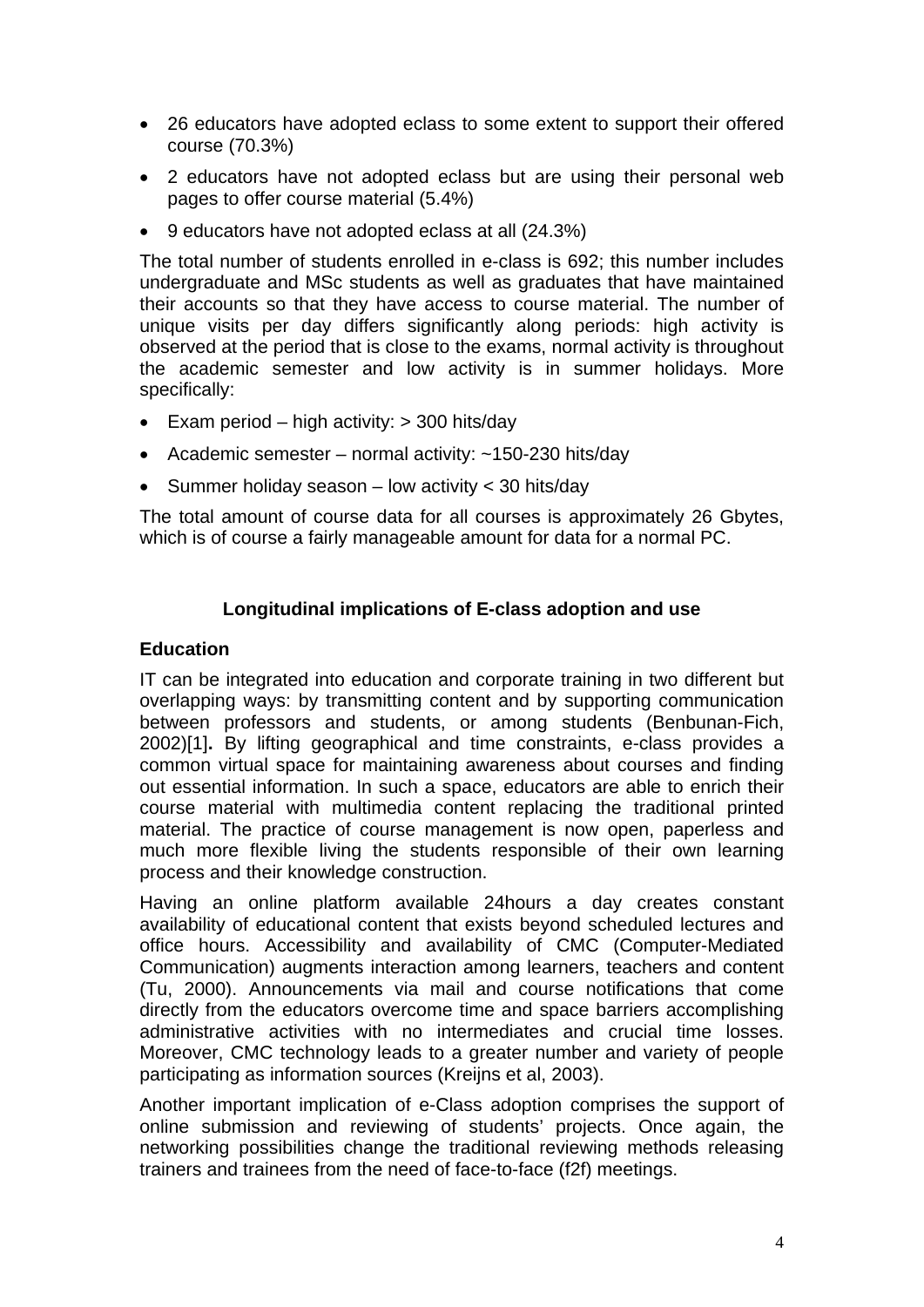Last but not least, e-Class subsystems provide tools for online student collaboration. By accessing other peers and interacting with them in a common space, students are able to create files online, change, manage and exchange them in order to fulfill the course's group projects requirements.

## **Administration**

The adoption of CMC technologies is breaking down the traditional hierarchical structure of organizations creating a new, more flexible structure (Tu, 2000). Therefore, at the administrative level, the educator is now the only responsible for managing the academic aspects of the course including uploading of content, publishing announcements and issuing notifications. The integration of e-Class with other departmental systems and services has amplified the networking possibilities in internal and external communication reducing their informational gap.

In addition, eclass as well as other ICT infrastructure has lead DPSD to remarkable economy savings mainly in materials but possibly staff. Using online services and by shifting considerable clerical work to professors and students, the administrative costs are much less than before. The communication costs have been reduced and so did the material costs as students now print only when needed. Moreover there is no need for dedicated photocopying equipment and personnel.

As a result a great need for constant e-Class administration along with the other informational services is emerged. The platform needs to be 24/7 available supporting the department's procedures as an interruption on communication services can create a series of problems in every sector.

# **Social life**

The interconnectivity e-Class provides increased student's independence enabling them to set their agendas more autonomously. Students benefit from online services and the flexibility that emerges from its adoption with the consequence that a large number of them leave and can now cope on their final year away from Syros to develop their thesis.

Working from home brings new challenges as well as benefits. E-Class makes it possible for educators and students to meet up without a need to meet f2f leading to considerable reduction of study costs for students.

On the other hand, the use of CMC introduces barriers not present in f2f meetings, including delays in asynchronous responses and failure to develop the details of a conversation on electronic media. Therefore, f2f meetings are still required as professor-student relationships are often still rooted in standard work arrangements and the absence of physical appearance can cause misunderstandings and delays. Furthermore, coping away from campus often leads to social isolation. Students loose contact with colleagues along with all the advantages such an interaction can offer.